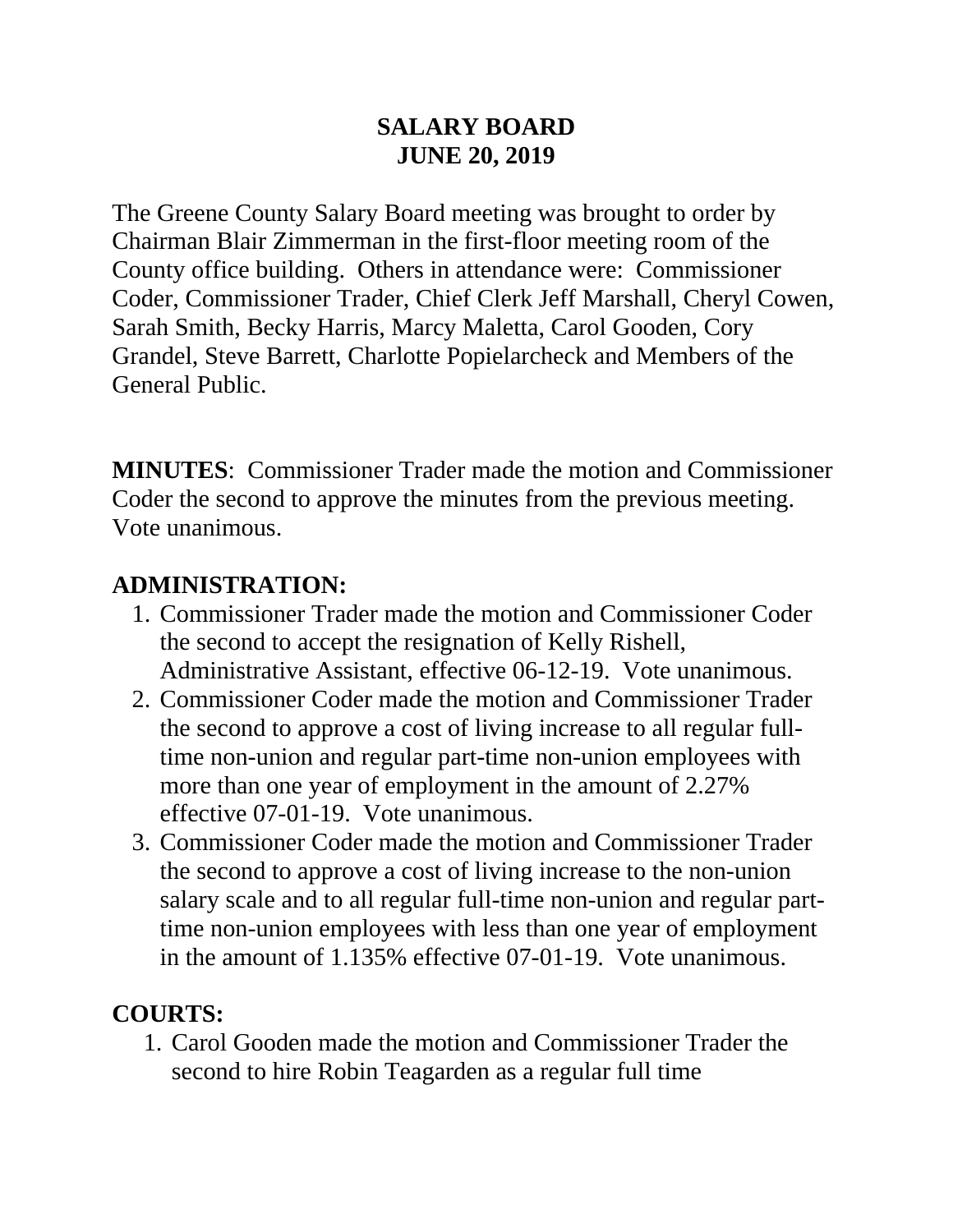Administrative Assistant I @\$12.67 per hour MG PG1 effective 06-03-19. Vote unanimous.

2. Commissioner Coder made the motion and Commissioner Trader the second to accept the rehire of Paige Armstrong as casual Tip Staff @\$9.65 per hour with a guarantee of a minimum of 7 hours per day effective 05-20-19. Vote unanimous.

### **SHERIFF:**

- 1. Commissioner Trader made the motion and Commissioner Coder the second to hire Mark Bridge as a Deputy Sheriff II @\$16.52 per hour SEIU PG 14 effective 06-03-19. Vote unanimous.
- 2. Carol Gooden made the motion and Commissioner Trader the second to hire Zackery Howard @\$41,284.68 per year MG PG 9 exempt effective 06-17-19. Vote unanimous.

# **CYS:**

1. Commissioner Coder made the motion and Commissioner Trader the second to accept the resignation of Lisa Cogar, CYS Secretary, effective 06-20-19. Vote unanimous.

# **JAIL:**

- 1. Commissioner Coder made the motion and Commissioner Trader the second to approve the change in effective date for Pamela White to LPN II to 01-01-19. Vote unanimous.
- 2. Commissioner Trader made the motion and Commissioner Coder the second to approve the pay increase for Bill Strope, Corrections Officer, @\$22.55 per hour effective 05-14-19. Will be paid this rate when performing the duties of Acting Lieutenant. Vote unanimous.
- 3. Commissioner Trader made the motion and Commissioner Coder the second to accept the promotion of Maria Barone and Cody Yankulic as regular full time Corrections Officer I @\$15.77 per hour SEIU Prison effective 05-20-19. Vote unanimous.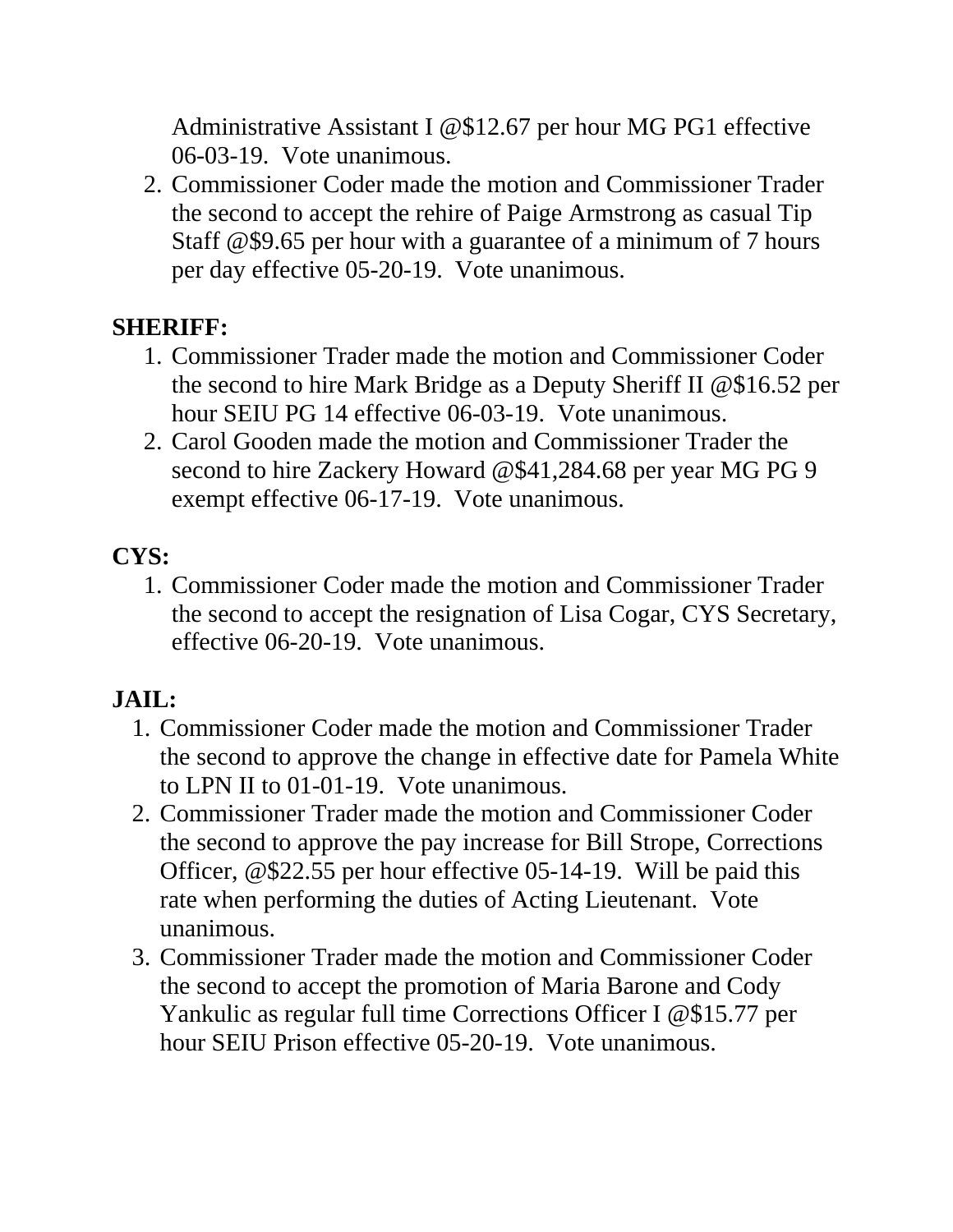- 4. Carol Gooden made the motion and Commissioner Trader the second to hire Garrett Gumbarevic and Alexis Polito @\$12.77 per hour effective 06-11-19. Vote unanimous.
- 5. Commissioner Coder made the motion and Commissioner Trader the second to accept the resignation of Alexis Polito, casual Corrections Officer effective 06-17-19. Vote unanimous.
- 6. Commissioner Trader made the motion and Commissioner Coder the second to approve the pay increase for Jerad Cline, Captain, @\$47,480.16 per year after successful completion of one year in position effective 06-20-19. Vote unanimous.

### **CONSERVATION:**

1. Commissioner Trader made the motion and Carol Gooden the second to approve the pay increase for Benjamin Schweiger, Soil Conservation Technician @\$16.64 per hour effective 05-22-19 due to successful completion of one year in position. Vote unanimous.

### **TRANSPORTATION:**

- 1. Carol Gooden made the motion and Commissioner Coder the second to accept the resignation of James Shriver, Van Driver, effective 06-14-19. Vote unanimous.
- 2. Commissioner Trader made the motion and Carol Gooden the second to accept the resignation of Rebecca Clements, casual Van Driver, effective 05-30-19. Vote unanimous.
- 3. Carol Gooden made the motion and Commissioner Trader the second to hire Larry Ealy, Jr. as a casual Van Driver @\$10.00 per hour effective 06-17-19. Vote unanimous.

## **INFORMATION TECHNOLOGY:**

1. Commissioner Trader made the motion and Carol Gooden the second to remove Terry Gump, IT Intern, from payroll due to end of temporary employment effective 05-24-19. Vote unanimous.